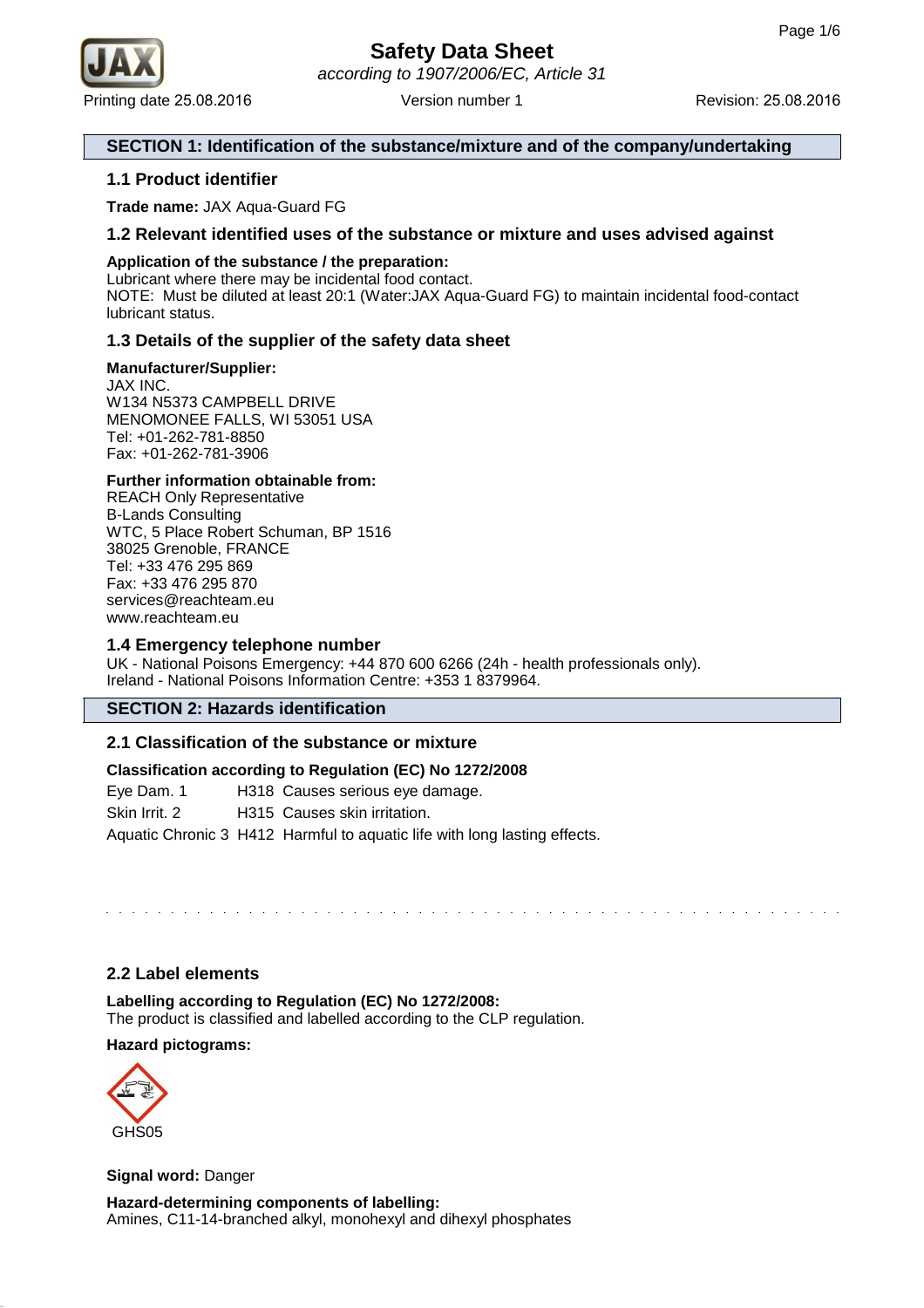according to 1907/2006/EC, Article 31

Printing date 25.08.2016 **Version number 1** Revision: 25.08.2016 **Revision: 25.08.2016** 

## **Trade name:** JAX Aqua-Guard FG

## **Hazard statements:**

H315 Causes skin irritation. H318 Causes serious eye damage. H412 Harmful to aquatic life with long lasting effects.

#### **Precautionary statements:**

| P <sub>264</sub> | Wash thoroughly after handling.                                                                        |
|------------------|--------------------------------------------------------------------------------------------------------|
| P <sub>280</sub> | Wear protective gloves/protective clothing/eye protection/face protection.                             |
| P302+P352        | IF ON SKIN: Wash with plenty of soap and water.                                                        |
|                  | P305+P351+P338 IF IN EYES: Rinse cautiously with water for several minutes. Remove contact lenses, if  |
|                  | present and easy to do. Continue rinsing.                                                              |
| P310             | Immediately call a POISON CENTER or doctor/physician.                                                  |
| P332+P313        | If skin irritation occurs: Get medical advice/attention.                                               |
| P <sub>501</sub> | Dispose of contents/container in accordance with local/regional/national/international<br>regulations. |

## **2.3 Other hazards**

#### **Results of PBT and vPvB assessment**

**PBT:** Not applicable. **vPvB:** Not applicable.

## **SECTION 3: Composition/information on ingredients**

## **3.2 Mixtures**

| Hazardous components:                                                                                             |                                                                 |             |  |
|-------------------------------------------------------------------------------------------------------------------|-----------------------------------------------------------------|-------------|--|
| CAS: 80939-62-4                                                                                                   | Amines, C11-14-branched alkyl, monohexyl and dihexyl phosphates | 10-25%      |  |
| EINECS: 279-632-6                                                                                                 |                                                                 |             |  |
|                                                                                                                   | Eye Dam. 1, H318; Aquatic Chronic 2, H411; Skin Irrit. 2, H315  |             |  |
| CAS: 597-82-0                                                                                                     | O,O,O-triphenyl phosphorothioate                                | $2.5 - 10%$ |  |
| EINECS: 209-909-9                                                                                                 |                                                                 |             |  |
|                                                                                                                   | Aquatic Chronic 4, H413                                         |             |  |
| 0 / ما يونا به مع المقام المواطن المالي المالية المواطنة من المواطنة المواطنة المواطنة المواطنة المواطنة المواطنة |                                                                 |             |  |

**Additional information:** For the wording of the listed risk phrases refer to section 16.

#### **SECTION 4: First aid measures**

### **4.1 Description of first aid measures**

**General information:** No special measures required.

**After inhalation:** Supply fresh air. Consult a doctor if symptoms persist.

#### **After skin contact:**

Immediately wash with water and soap and rinse thoroughly. If skin irritation continues, consult a doctor.

### **After eye contact:**

Remove contact lenses, if worn. Rinse opened eye for several minutes under running water. Seek immediate medical advice.

**After swallowing:** Do not induce vomiting; call for medical help immediately.

#### **4.2 Most important symptoms and effects, both acute and delayed** No further relevant information available.

## **4.3 Indication of any immediate medical attention and special treatment needed** No further relevant information available.

#### **SECTION 5: Firefighting measures**

## **5.1 Extinguishing media**

#### **Suitable extinguishing agents:**

CO2, powder or water spray. Fight larger fires with water spray or alcohol resistant foam.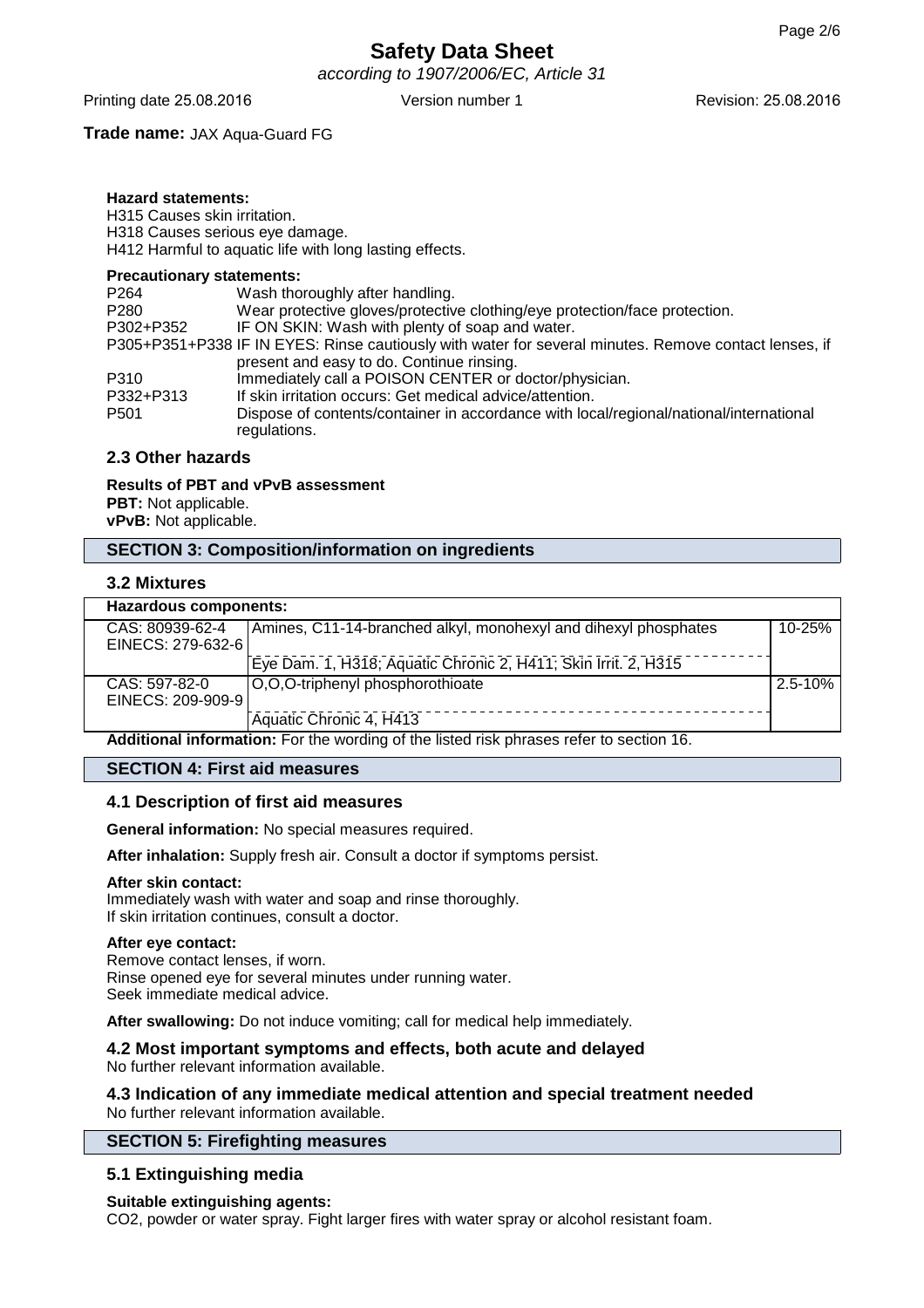according to 1907/2006/EC, Article 31

Printing date 25.08.2016 **Version number 1** Revision: 25.08.2016 **Revision: 25.08.2016** 

#### **Trade name:** JAX Aqua-Guard FG

#### **For safety reasons unsuitable extinguishing agents:** Water with full jet.

#### **5.2 Special hazards arising from the substance or mixture**

No further relevant information available.

## **5.3 Advice for firefighters**

**Protective equipment:** No special measures required.

#### **SECTION 6: Accidental release measures**

#### **6.1 Personal precautions, protective equipment and emergency procedures**

Keep away from ignition sources. Wear protective equipment. Keep unprotected persons away.

#### **6.2 Environmental precautions**

Do not allow product to reach sewage system or any water course. Do not allow to enter sewers/ surface or ground water.

#### **6.3 Methods and material for containment and cleaning up**

Absorb with liquid-binding material (sand, diatomite, acid binders, universal binders, sawdust).

#### **6.4 Reference to other sections**

See Section 7 for information on safe handling. See Section 8 for information on personal protection equipment. See Section 13 for disposal information.

## **SECTION 7: Handling and storage**

## **7.1 Precautions for safe handling**

Keep away from heat and direct sunlight. Ensure good ventilation/exhaustion at the workplace.

**Information about fire - and explosion protection:** No special measures required.

#### **7.2 Conditions for safe storage, including any incompatibilities**

**Requirements to be met by storerooms and receptacles:** Store in a cool, dry place in tightly closed receptacles.

**Information about storage in one common storage facility:** Store away from oxidizing agents.

**Further information about storage conditions:** None.

**7.3 Specific end use(s):** No further relevant information available.

## **SECTION 8: Exposure controls/personal protection**

### **8.1 Control parameters**

**Ingredients with limit values that require monitoring at the workplace:**

The product does not contain any relevant quantities of materials with critical values that have to be monitored at the workplace.

**Additional information:** The lists valid during the making were used as basis.

#### **8.2 Exposure controls**

#### **Personal protective equipment**

#### **General protective and hygienic measures:**

The usual precautionary measures are to be adhered to when handling chemicals.

**Respiratory protection:** Not required.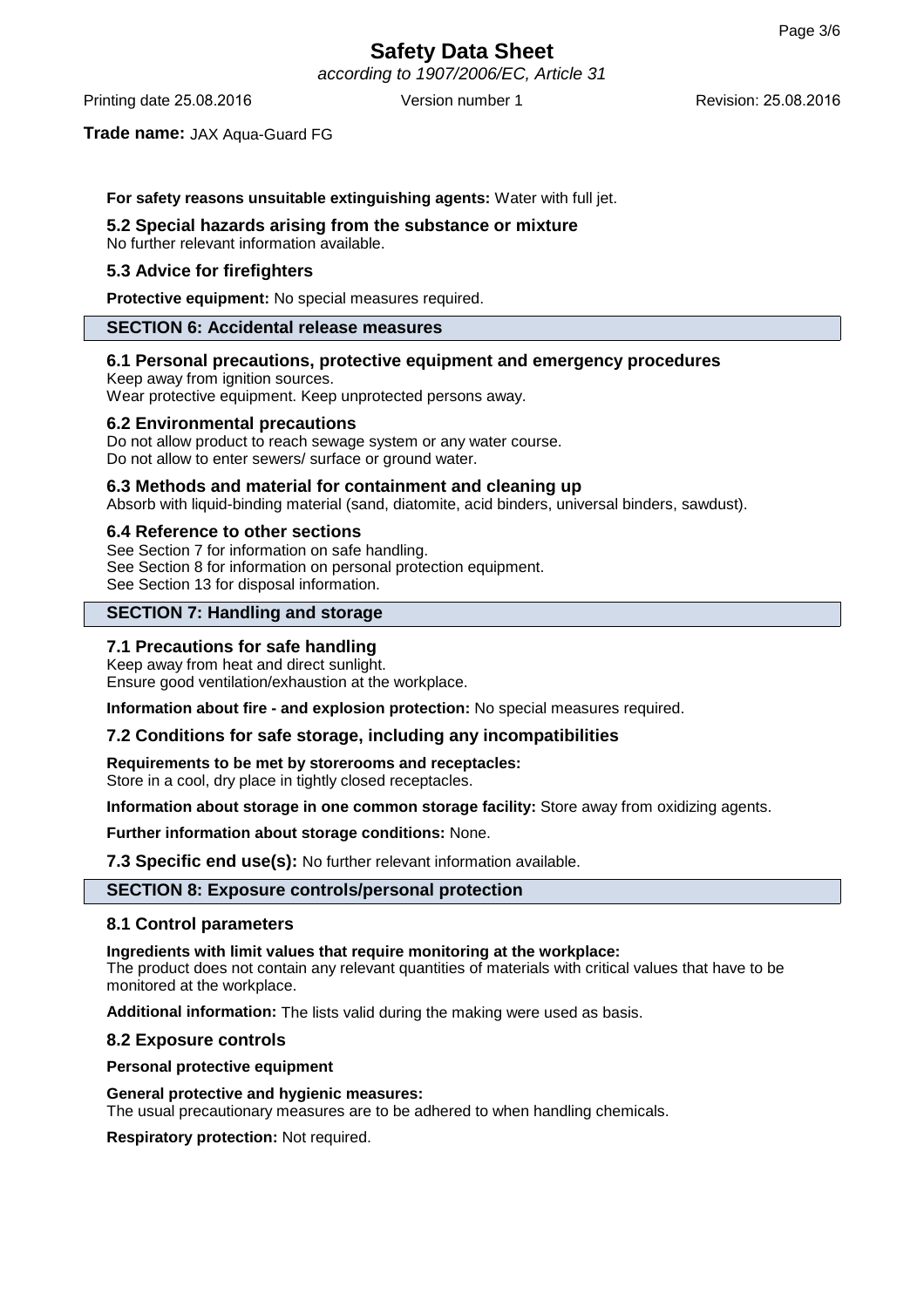according to 1907/2006/EC, Article 31

Printing date 25.08.2016 Version number 1 Revision: 25.08.2016

## **Trade name:** JAX Aqua-Guard FG

## **Protection of hands:**



Protective gloves

The selected protective gloves have to satisfy the specifications of EU Directive 89/686/EEC and the standard EN 374 derived from it.

## **Eye protection:**



Safety glasses with side-shields (EN 166).

**Body protection:** Protective work clothing.

## **SECTION 9: Physical and chemical properties**

## **9.1 Information on basic physical and chemical properties**

**General Information**

| Appearance:                                              |                                               |
|----------------------------------------------------------|-----------------------------------------------|
| Form:<br>Colour:                                         | Emulsion.<br>White                            |
| Odour:                                                   | Nearly odourless.                             |
| <b>Odour threshold:</b>                                  | Not determined.                               |
| pH-value:                                                | Not determined.                               |
| <b>Melting point/Melting range:</b>                      | Not determined.                               |
| <b>Boiling point/Boiling range:</b>                      | Not determined.                               |
| <b>Flash point:</b>                                      | 182 °C (ASTM D 92)                            |
| Flammability (solid, gaseous):                           | Not applicable.                               |
| Ignition temperature:                                    | Not determined.                               |
| <b>Decomposition temperature:</b>                        | Not determined.                               |
| Danger of explosion:                                     | Product does not present an explosion hazard. |
| <b>Explosion limits:</b>                                 |                                               |
| Lower:<br>Upper:                                         | Not determined.<br>Not determined.            |
|                                                          | Not determined.                               |
| <b>Oxidizing properties</b>                              |                                               |
| Vapour pressure:                                         | Not determined.                               |
| Density at 20 °C:                                        | $0.98$ g/cm <sup>3</sup>                      |
| <b>Relative density</b>                                  | Not determined.                               |
| <b>Vapour density</b>                                    | Not determined.                               |
| <b>Evaporation rate</b>                                  | Not determined.                               |
| Solubility in / Miscibility with                         |                                               |
| water:                                                   | Not determined.                               |
| Partition coefficient (n-octanol/water): Not determined. |                                               |
| <b>Viscosity:</b>                                        |                                               |
| Dynamic:                                                 | Not determined.                               |
| Kinematic:                                               | Not determined.                               |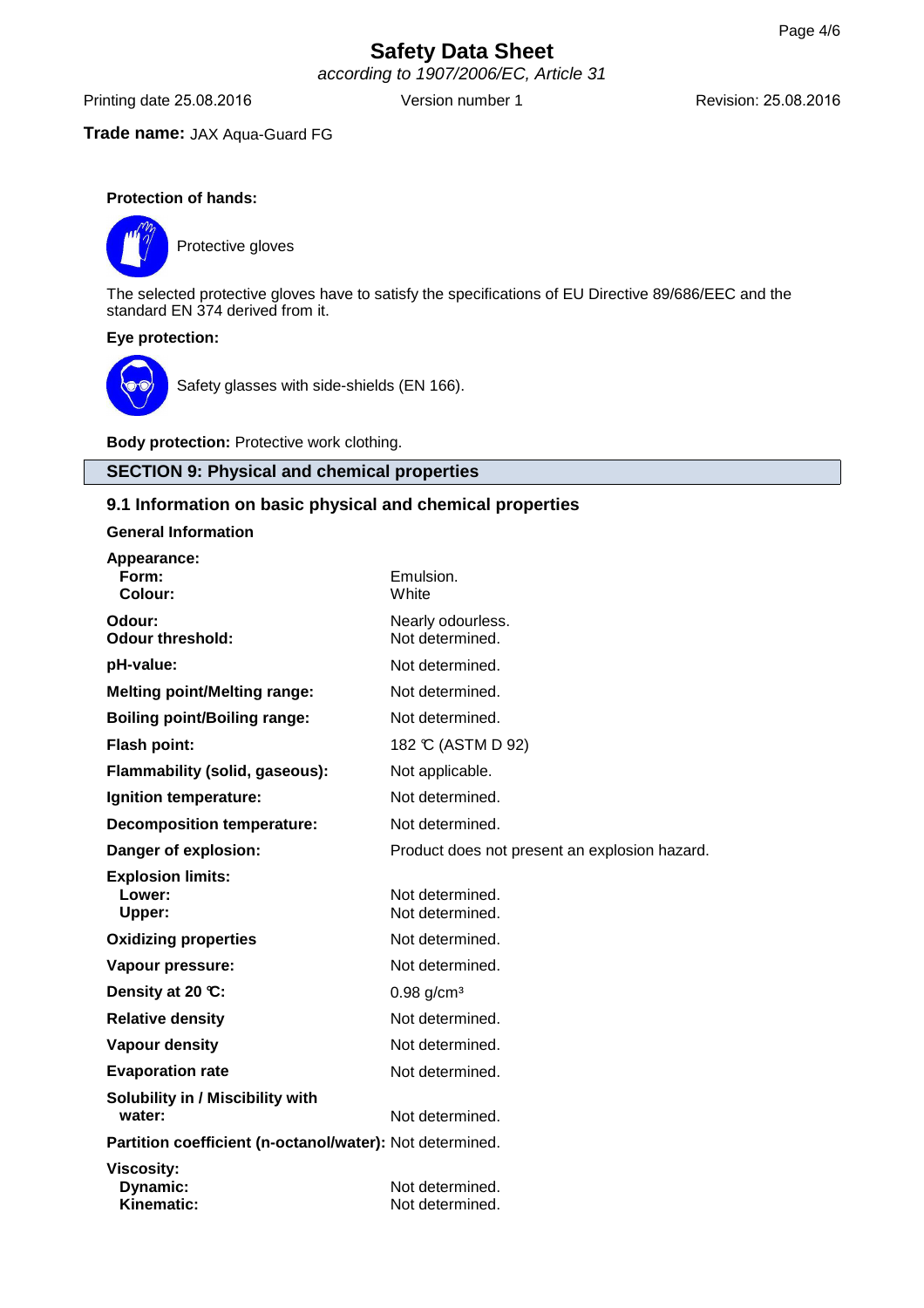according to 1907/2006/EC, Article 31

Printing date 25.08.2016 **Version number 1** Revision: 25.08.2016 **Revision: 25.08.2016** 

**Trade name:** JAX Aqua-Guard FG

## **9.2 Other information** No further relevant information available.

## **SECTION 10: Stability and reactivity**

**10.1 Reactivity** No data available.

## **10.2 Chemical stability**

### **Thermal decomposition / conditions to be avoided:**

No decomposition if used and stored according to specifications.

**10.3 Possibility of hazardous reactions** No dangerous reactions known.

**10.4 Conditions to avoid** Keep away from heat and direct sunlight.

**10.5 Incompatible materials** Avoid strong oxidants, strong alkalis and strong acids.

**10.6 Hazardous decomposition products** Carbon monoxide and carbon dioxide.

## **SECTION 11: Toxicological information**

## **11.1 Information on toxicological effects**

## **Acute toxicity**

#### **Primary irritant effect:**

**on the skin:** Irritant to skin and mucous membranes. **on the eye:** Strong irritant with the danger of severe eye injury.

**Sensitization:** No sensitizing effects known.

### **Additional toxicological information:**

The product shows the following dangers according to the calculation method of the General EU Classification Guidelines for Preparations as issued in the latest version: Irritant

## **SECTION 12: Ecological information**

## **12.1 Toxicity**

**Aquatic toxicity:** No further relevant information available.

**12.2 Persistence and degradability** No further relevant information available.

**12.3 Bioaccumulative potential** No further relevant information available.

**12.4 Mobility in soil** No further relevant information available. **Ecotoxical effects: Remark:** Harmful to fish

### **General notes:**

Water hazard class 2 (German Regulation) (Self-assessment): hazardous for water Do not allow product to reach ground water, water course or sewage system. Danger to drinking water if even small quantities leak into the ground. Harmful to aquatic organisms

**12.5 Results of PBT and vPvB assessment**

**PBT:** Not applicable. **vPvB:** Not applicable.

**12.6 Other adverse effects** No further relevant information available.

## **SECTION 13: Disposal considerations**

## **13.1 Waste treatment methods**

**Recommendation:** Do not allow product to reach sewage system.